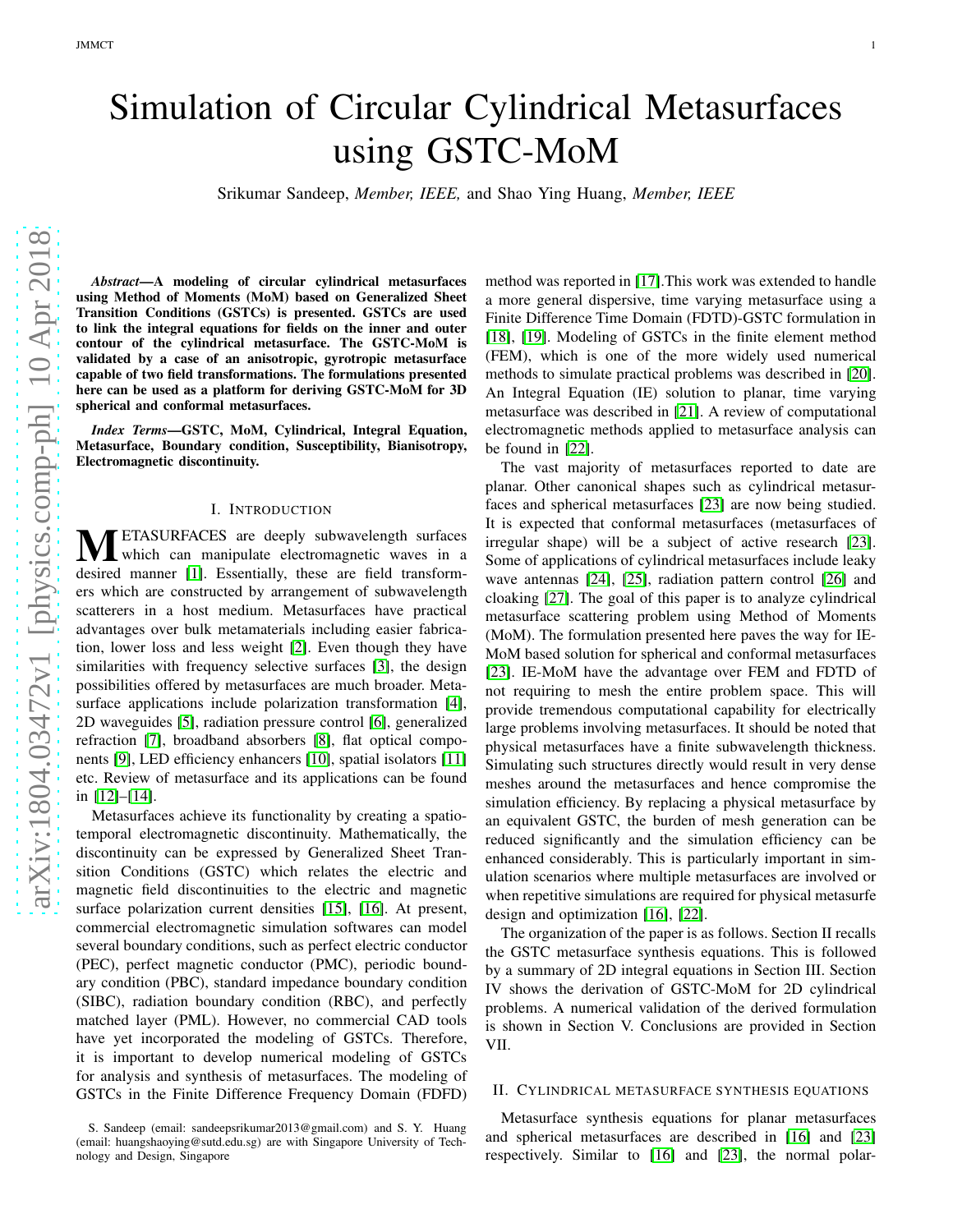ization current densities are ignored. Following the bianisotropic susceptibility-GSTC approach, the metasurface synthesis equations for a cylindrical metasurface of radius  $a$  with its axis along  $z$  direction are given by

<span id="page-1-1"></span>
$$
\left[\hat{\rho} \times \Delta \bar{H} = j\omega \bar{P}_{\rm s,||}\right]\Big|_{\rho=a} \tag{1a}
$$

$$
\left[\hat{\rho} \times \Delta \bar{E} = -j\omega \mu_0 \bar{M}_{\text{s},||}\right]\Big|_{\rho=a} \tag{1b}
$$

where  $\bar{P}_{\rm s,||}, \bar{M}_{\rm s,||}$  are the transverse electric and magnetic surface polarization densities. The medium internal and external to the metasurface cylinder is free space.  $\Delta \Psi = \Psi^+ - \Psi^$ denote the jump discontinuity of field component Ψ. A time harmonic dependance of  $e^{j\omega t}$  is assumed.

$$
\bar{P}_{\rm s,||} = \epsilon_o \bar{\bar{\chi}}_{\rm ee} \bar{E}_{\rm av} + \sqrt{\mu_0 \epsilon_0} \bar{\bar{\chi}}_{\rm em} \bar{H}_{\rm av}
$$
 (2a)

$$
\bar{M}_{\rm s,||} = \sqrt{\frac{\epsilon_o}{\mu_0}} \bar{\bar{\chi}}_{\rm me} \bar{E}_{\rm av} + \bar{\bar{\chi}}_{\rm mm} \bar{H}_{\rm av}
$$
 (2b)

where  $\overline{\overline{\chi}}_{\rm ee}, \overline{\overline{\chi}}_{\rm mm}, \overline{\overline{\chi}}_{\rm em}$ , and  $\overline{\overline{\chi}}_{\rm me}$  are the electric/magnetic (first e/m subscripts) susceptibility tensors describing the response to the electric/magnetic (second e/m subscripts) excitations, and the subscript "av" denotes the average of the fields on both sides of the metasurface,  $\vec{\psi}_{av} = [(\vec{\psi}^{inc} + \vec{\psi}^{ref}) + \vec{\psi}^{tr}]/2$ . Substituting [\(2\)](#page-1-0) into [\(1\)](#page-1-1) results in the following metasurface synthesis equations:

$$
\begin{bmatrix}\n-\Delta H_z \\
\Delta H_{\phi}\n\end{bmatrix} = j\omega\epsilon_0 \begin{bmatrix}\n\chi_{ee}^{\phi\phi} & \chi_{ee}^{\phi z} \\
\chi_{ee}^{\phi} & \chi_{ee}^{zz}\n\end{bmatrix} \begin{bmatrix}\nE_{\phi, \text{av}} \\
E_{z, \text{av}}\n\end{bmatrix} + j\omega\sqrt{\mu_0\epsilon_0} \\
\chi_{\text{em}}^{\phi\phi} & \chi_{\text{em}}^{\phi z}\n\end{bmatrix} \begin{bmatrix}\nH_{\phi, \text{av}} \\
H_{z, \text{av}}\n\end{bmatrix} \tag{3a}
$$
\n
$$
\begin{bmatrix}\n\Delta E_z \\
-\Delta E_{\phi}\n\end{bmatrix} = j\omega\sqrt{\mu_0\epsilon_0} \begin{bmatrix}\n\chi_{\text{me}}^{\phi\phi} & \chi_{\text{me}}^{\phi z} \\
\chi_{\text{me}}^{ze} & \chi_{\text{me}}^{zz}\n\end{bmatrix} \begin{bmatrix}\nE_{\phi, \text{av}} \\
E_{z, \text{av}}\n\end{bmatrix} + j\omega\mu_0 \\
\begin{bmatrix}\n\chi_{\text{mm}}^{\phi\phi} & \chi_{\text{mm}}^{\phi\phi} \\
\chi_{\text{mm}}^{\phi\phi} & \chi_{\text{mm}}^{\phi\phi}\n\end{bmatrix} \begin{bmatrix}\nH_{\phi, \text{av}} \\
H_{z, \text{av}}\n\end{bmatrix} \tag{3b}
$$

which are applicable for a general bianisotropic metasurface. Through out this work, we have assumed a monoanisotropic metasurface, i.e.  $\overline{\overline{\chi}}_{em} = \overline{\overline{\chi}}_{me} = 0$ . In such a case, the metasurface synthesis equations simplifies to

$$
\begin{bmatrix} -\Delta H_z \\ \Delta H_{\phi} \end{bmatrix} = j\omega\epsilon_0 \begin{bmatrix} \chi_{\text{ee}}^{\phi\phi} & \chi_{\text{ee}}^{\phi z} \\ \chi_{\text{ee}}^{z\phi} & \chi_{\text{ee}}^{zz} \end{bmatrix} \begin{bmatrix} E_{\phi,\text{av}} \\ E_{z,\text{av}} \end{bmatrix}
$$
(4a)

$$
\begin{bmatrix}\n\Delta E_z \\
-\Delta E_\phi\n\end{bmatrix} = j\omega\mu_0 \begin{bmatrix}\n\chi_{mn}^{\phi\phi} & \chi_{mn}^{\phi z} \\
\chi_{nm}^{x\phi} & \chi_{nm}^{xz}\n\end{bmatrix} \begin{bmatrix}\nH_{\phi,\text{av}} \\
H_{z,\text{av}}\n\end{bmatrix}
$$
\n(4b)

### III. 2D INTEGRAL EQUATIONS

Consider a closed circular contour  $\Gamma$  of radius a in the xy plane. This contour represents the cylindrical GSTC surface. The domain inside  $\Gamma$  is denoted by  $\Omega_2$  and the domain outside Γ is denoted by  $Ω_1$ . Then for TM polarization  $(E_z, H_φ)$ , the IEs for domains  $\Omega_1$  and  $\Omega_2$  are given by the following equations

<span id="page-1-2"></span>
$$
E_{z1}^{\text{inc}}(\bar{\rho}) + \oint_{\Gamma} \left[ E_{z1}(\bar{\rho}') \frac{\partial G_0(\bar{\rho}; \bar{\rho}')}{\partial n'} - j\omega\mu_0 H_{\phi 1}(\bar{\rho}') G_0(\bar{\rho}; \bar{\rho}') \right] d\Gamma' =
$$

$$
= \begin{cases} E_{z1}(\bar{\rho}) & ; \ \bar{\rho} \in \Omega_1 \\ 0.5E_{z1}(\bar{\rho}) & ; \ \bar{\rho} \in \Gamma \\ 0 & ; \ \bar{\rho} \in \Omega_2 \end{cases}
$$
(5a)  

$$
E_{z2}^{\text{inc}}(\bar{\rho}) - \oint_{\Gamma} \left[ E_{z2}(\bar{\rho}') \frac{\partial G_0(\bar{\rho}; \bar{\rho}')}{\partial n'} - j\omega \mu_0 H_{\phi2}(\bar{\rho}') G_0(\bar{\rho}; \bar{\rho}') \right] d\Gamma' =
$$

$$
= \begin{cases} 0 & ; \ \bar{\rho} \in \Omega_1 \\ 0.5E_{z2}(\bar{\rho}) & ; \ \bar{\rho} \in \Gamma \\ E_{z2}(\bar{\rho}) & ; \ \bar{\rho} \in \Omega_2 \end{cases}
$$
(5b)

<span id="page-1-0"></span>where  $G_0(\bar{\rho}; \bar{\rho}') = \frac{1}{4j} H_0^{(2)}(k_0|\bar{\rho} - \bar{\rho}')$  is the 2D free space Green's function [\[28\]](#page-5-6).  $E_{z1}(\bar{\rho}), H_{\phi 1}(\bar{\rho})$  are the fields in domain  $\Omega_1$  and  $E_{z2}(\bar{\rho}), H_{\phi 2}(\bar{\rho})$  are the fields in domain  $\Omega_2$ .  $E_{z1}^{\text{inc}}(\bar{\rho})$  is the incident electric field due to the sources in  $\Omega_1$  and  $E_{z2}^{\text{inc}}(\bar{\rho})$ is the incident electric field due to sources in  $\Omega_2$ .

Similarly for TE polarization  $(E_{\phi}, H_z)$  the IEs for domain  $\Omega_1$  and  $\Omega_2$  are given by

<span id="page-1-3"></span>
$$
H_{z1}^{\text{inc}}(\bar{\rho}) + \oint_{\Gamma} \left[ H_{z1}(\bar{\rho}') \frac{\partial G_0(\bar{\rho}; \bar{\rho}')}{\partial n'} + \right. \\
\left. j\omega \epsilon_0 E_{\phi 1}(\bar{\rho}') G_0(\bar{\rho}; \bar{\rho}') \right] d\Gamma' =
$$
\n
$$
= \begin{cases} H_{z1}(\bar{\rho}) & ; \ \bar{\rho} \in \Omega_1 \\ 0.5 H_{z1}(\bar{\rho}) & ; \ \bar{\rho} \in \Gamma \\ 0 & ; \ \bar{\rho} \in \Omega_2 \end{cases} \qquad (6a)
$$
\n
$$
H_{z2}^{\text{inc}}(\bar{\rho}) - \oint_{\Gamma} \left[ H_{z2}(\bar{\rho}') \frac{\partial G_0(\bar{\rho}; \bar{\rho}')}{\partial n'} + \right. \\
\left. j\omega \epsilon_0 E_{\phi 2}(\bar{\rho}') G_0(\bar{\rho}; \bar{\rho}') \right] d\Gamma' =
$$
\n
$$
= \begin{cases} 0 & ; \ \bar{\rho} \in \Omega_1 \\ 0.5 H_{z2}(\bar{\rho}) & ; \ \bar{\rho} \in \Gamma \\ H_{z2}(\bar{\rho}) & ; \ \bar{\rho} \in \Omega_2 \end{cases} \qquad (6b)
$$

where  $E_{\phi 1}(\bar{\rho}), H_{z1}(\bar{\rho})$  are the fields in domain  $\Omega_1$  and  $E_{\phi 2}(\bar{\rho}), H_{z2}(\bar{\rho})$  are the fields in domain  $\Omega_2$ .  $H_{z1}^{\text{inc}}(\bar{\rho})$  is the incident magnetic field due to sources in domain 1 and  $H_{z2}^{\text{inc}}(\bar{\rho})$ is the incident electric field due to sources in domain 2.

<span id="page-1-5"></span>It should be noted for transverse field components we have ignored  $\hat{\rho}$  component. This is due to the fact that we have ignored normal susceptibility components. Both TM and TE polarizations should be considered in domains  $\Omega_1$  and  $\Omega_2$  because the metasurface in general can be gyrotropic. There are 8 unknowns in the above equations. They are the fields just outside the GSTC surface:  $E_{z1}(\overline{\rho}'), H_{\phi 1}(\overline{\rho}'), E_{\phi 1}(\overline{\rho}'), H_{z1}(\overline{\rho}')$  and fields just inside the GSTC surface:  $E_{z2}(\bar{\rho}'), H_{\phi 2}(\bar{\rho}'), E_{\phi 2}(\bar{\rho}'), H_{z2}(\bar{\rho}'),$  where  $\bar{p}' \in \Gamma$ . Once these field components are known, field anywhere can be obtained by [\(5\)](#page-1-2) and [\(6\)](#page-1-3).

#### <span id="page-1-4"></span>IV. GSTC-MOM FORMULATION

In this section GSTC-MoM is derived by combining the IEs from section III with GSTC synthesis equations from section II.The 8 unknown quantities given by

$$
\mathbf{F}_{2}(\bar{\rho}') = \left[ E_{z2}(\bar{\rho}') \ H_{\phi 2}(\bar{\rho}') \ E_{\phi 2}(\bar{\rho}') \ H_{z2}(\bar{\rho}') \right]^T \tag{7a}
$$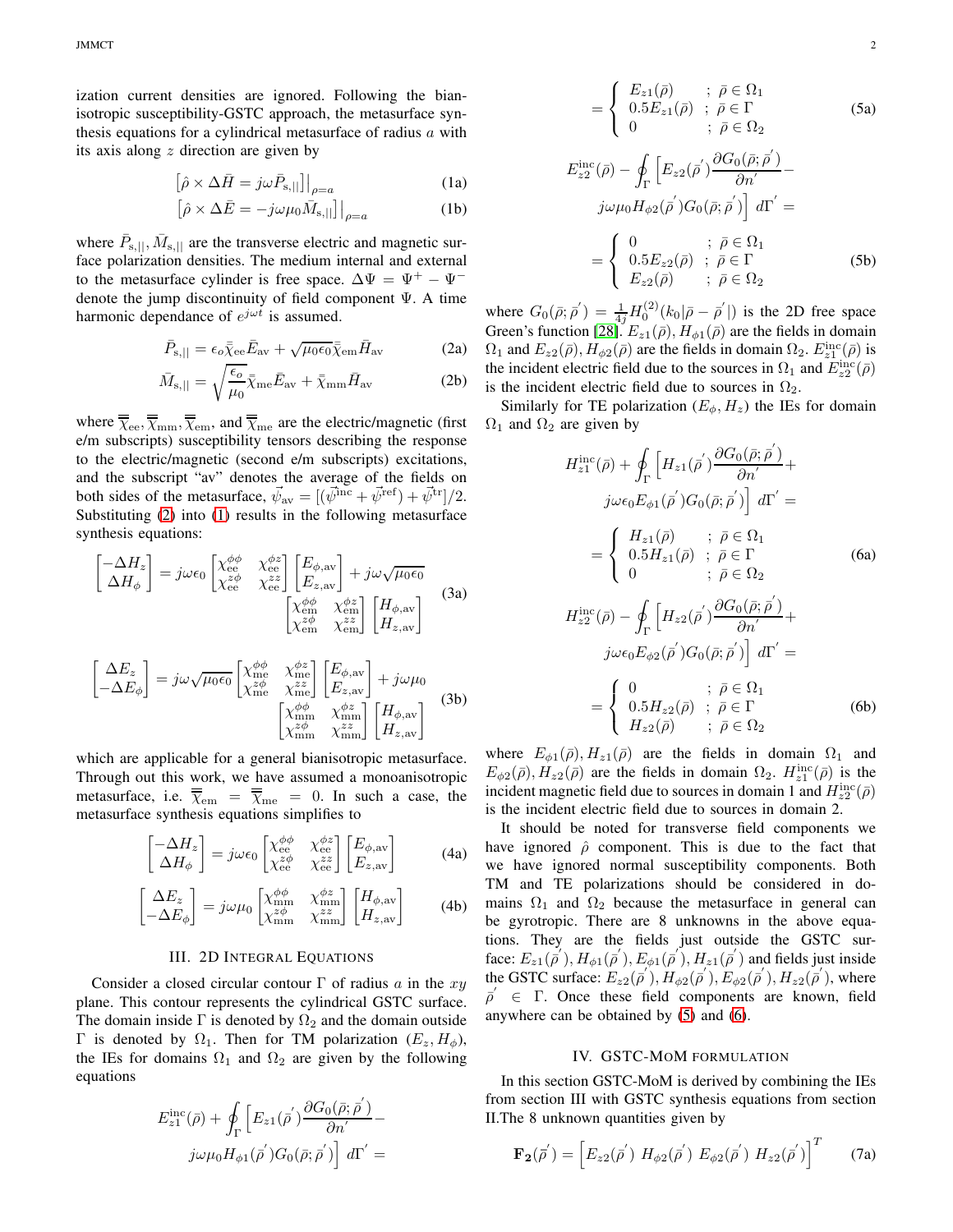$JMMCT$  3

$$
\mathbf{F}_{1}(\bar{\rho}') = \left[ E_{z1}(\bar{\rho}') H_{\phi 1}(\bar{\rho}') E_{\phi 1}(\bar{\rho}') H_{z1}(\bar{\rho}') \right]^{T} (7b)
$$

In [\(7\)](#page-1-4),  $\mathbf{F_2}$  and  $\mathbf{F_1}$  are the fields on the inner and outer contours of the circular cylindrical metasurface. These are solved by using 4 IEs and metasurface synthesis equations. The IEs are obtained from  $\rho \in \Gamma$  condition in equations [\(5\)](#page-1-2) and [\(6\)](#page-1-3).

<span id="page-2-3"></span>
$$
\frac{E_{z1}(\bar{\rho})}{2} - \oint_{\Gamma} \left[ E_{z1}(\bar{\rho}') \frac{\partial G_0(\bar{\rho}; \bar{\rho}')}{\partial n'} - j\omega\mu_0 \right]
$$
\n
$$
H_{\phi 1}(\bar{\rho}') G_0(\bar{\rho}; \bar{\rho}') \right] d\Gamma' = E_{z1}^{\text{inc}}(\bar{\rho}) \; ; \; \bar{\rho} \in \Gamma
$$
\n
$$
\frac{E_{z2}(\bar{\rho})}{2} + \oint_{\Gamma} \left[ E_{z2}(\bar{\rho}') \frac{\partial G_0(\bar{\rho}; \bar{\rho}')}{\partial n'} - j\omega\mu_0 \right]
$$
\n(8b)

<span id="page-2-1"></span>
$$
H_{\phi 2}(\overline{\rho}')G_0(\overline{\rho}; \overline{\rho}')\,\bigg]\, d\Gamma' = E_{z2}^{\rm inc}(\overline{\rho}) \ ; \ \overline{\rho} \in \Gamma
$$

$$
\frac{H_{z1}(\bar{\rho})}{2} - \oint_{\Gamma} \left[ H_{z1}(\bar{\rho}') \frac{\partial G_0(\bar{\rho}; \bar{\rho}')}{\partial n'} + j \omega \epsilon_0 \right]
$$
(8c)

<span id="page-2-5"></span>
$$
E_{\phi 1}(\overline{\rho}')G_0(\overline{\rho};\overline{\rho}')\Big] \, d\Gamma' = H^{\rm inc}_{z1}(\overline{\rho}) \, ; \ \overline{\rho} \in \Gamma
$$

$$
\frac{H_{z2}(\bar{\rho})}{2} + \oint_{\Gamma} \left[ H_{z2}(\bar{\rho}') \frac{\partial G_0(\bar{\rho}; \bar{\rho}')}{\partial n'} + j \omega \epsilon_0 \right]
$$
\n
$$
E_{\phi 2}(\bar{\rho}') G_0(\bar{\rho}; \bar{\rho}') \right] d\Gamma' = H_{z2}^{\text{inc}}(\bar{\rho}) \ ; \ \bar{\rho} \in \Gamma
$$
\n(8d)

<span id="page-2-2"></span>Since the number of unknowns is 8, we need 4 more relations. These are obtained from the metasurface synthesis equations [\(4\)](#page-1-5). From [\(4\)](#page-1-5) we can obtain a matrix relation between  $\mathbf{F}_{2}(\vec{\rho}')$ and  $\mathbf{F}_{1}(\overline{\rho}')$ .

<span id="page-2-0"></span>
$$
\mathbf{F}_2(\overline{\rho}') = \mathbf{A}(\overline{\rho}') \mathbf{F}_1(\overline{\rho}')
$$
(9a)  

$$
\mathbf{A}(\overline{\rho}') = \mathbf{A}^{-1}(\overline{\rho}') \mathbf{A}(\overline{\rho}')
$$
(9b)

$$
\mathbf{A}(\overline{\rho}') = \mathbf{A}_2^{-1}(\overline{\rho}')\mathbf{A}_1(\overline{\rho}')
$$
 (9b)

The matrices  $\mathbf{A_1}(\vec{\rho}')$ ,  $\mathbf{A_2}(\vec{\rho}')$  are given by

$$
\mathbf{A}_{1}(\vec{\rho}') = \begin{bmatrix}\n\frac{j\omega\epsilon_{0}\chi_{ee}^{\phi\phi}}{2} & 0 & \frac{j\omega\epsilon_{0}\chi_{ee}^{\phi\phi}}{2} & 1 \\
\frac{j\omega\epsilon_{0}\chi_{ee}^{z\bar{z}}}{2} & -1 & \frac{j\omega\epsilon_{0}\chi_{ee}^{\phi\phi}}{2} & 0 \\
-1 & \frac{j\omega\mu_{0}\chi_{mm}^{\phi\phi}}{2} & 0 & \frac{j\omega\mu_{0}\chi_{mm}^{\phi\bar{z}}}{2} \\
0 & \frac{j\omega\mu_{0}\chi_{mm}^{\phi\phi}}{2} & 1 & \frac{j\omega\mu_{0}\chi_{mm}^{\phi\bar{z}}}{2}\n\end{bmatrix}
$$
\n
$$
\mathbf{A}_{2}(\vec{\rho}') = \begin{bmatrix}\n\frac{j\omega\epsilon_{0}\chi_{ee}^{\phi\phi}}{-2} & 0 & \frac{j\omega\epsilon_{0}\chi_{ee}^{\phi\phi}}{-2} & 1 \\
-\frac{j\omega\epsilon_{0}\chi_{ee}^{\phi\phi}}{2} & -1 & \frac{j\omega\epsilon_{0}\chi_{ee}^{\phi\phi}}{-2} & 0 \\
-1 & \frac{j\omega\mu_{0}\chi_{mm}^{\phi\phi}}{-2} & 0 & \frac{j\omega\mu_{0}\chi_{mm}^{\phi\bar{z}}}{2}\n\end{bmatrix}
$$
\n
$$
\frac{j\omega\mu_{0}\chi_{mm}^{\phi\bar{z}}}{2} & 1 & \frac{j\omega\mu_{0}\chi_{mm}^{\phi\bar{z}}}{2} & 0
$$
\n
$$
\frac{j\omega\mu_{0}\chi_{mm}^{\phi\bar{z}}}{2} & 1 & \frac{j\omega\mu_{0}\chi_{mm}^{\phi\bar{z}}}{2}\n\end{bmatrix}
$$
\n
$$
(10b)
$$

By using [\(9\)](#page-2-0), the fields on the inner surface of the metasurface  $(i.e.$ **F**<sub>2</sub> $(\overrightarrow{\rho}^{\prime})$ ) in [\(8b\)](#page-2-1),[\(8d\)](#page-2-2) can be replaced with fields on the outer surface of the metasurface resulting in the following 2 IEs

<span id="page-2-4"></span>
$$
\oint_{\Gamma} \left[ A_{11} E_{z1}(\overline{\rho}') + A_{12} H_{\phi 1}(\overline{\rho}') + A_{13} E_{\phi 1}(\overline{\rho}') + A_{14} H_{z1}(\overline{\rho}') \right] \n\frac{\partial G_0(\overline{\rho}; \overline{\rho}')}{\partial n'} - j\omega\mu_0 \left[ A_{21} E_{z1}(\overline{\rho}') + A_{22} H_{\phi 1}(\overline{\rho}') + A_{23} E_{\phi 1}(\overline{\rho}') \right. \n\left. + A_{24} H_{z1}(\overline{\rho}') \right] G_0(\overline{\rho}; \overline{\rho}') d\Gamma' + 0.5 \left( A_{11} E_{z1}(\overline{\rho}) + A_{12} H_{\phi 1}(\overline{\rho}) + A_{13} E_{\phi 1}(\overline{\rho}) + A_{14} H_{z1}(\overline{\rho}) \right) = E_{z2}^{\text{inc}}(\overline{\rho}) ; \ \overline{\rho} \in \Gamma
$$
\n(11)

<span id="page-2-6"></span>
$$
\oint_{\Gamma} \left[ A_{41} E_{z1}(\bar{\rho}') + A_{42} H_{\phi 1}(\bar{\rho}') + A_{43} E_{\phi 1}(\bar{\rho}') + A_{44} H_{z1}(\bar{\rho}') \right] \n\frac{\partial G_0(\bar{\rho}; \bar{\rho}')}{\partial n'} + j \omega \epsilon_0 \left[ A_{31} E_{z1}(\bar{\rho}') + A_{32} H_{\phi 1}(\bar{\rho}') + A_{33} E_{\phi 1}(\bar{\rho}') \right] \n+ A_{34} H_{z1}(\bar{\rho}') \left] G_0(\bar{\rho}; \bar{\rho}') d\Gamma' + 0.5 \left( A_{41} E_{z1}(\bar{\rho}) + A_{42} H_{\phi 1}(\bar{\rho}) + A_{43} E_{\phi 1}(\bar{\rho}) + A_{44} H_{z1}(\bar{\rho}) \right) = H_{z2}^{\rm inc}(\bar{\rho}) ; \ \bar{\rho} \in \Gamma
$$
\n(12)

The dependence of the elements of matrix **A** on  $\overline{\rho}'$  is not explicitly shown. The IEs  $(8a)$ , $(11)$ , $(8c)$ , $(12)$  can be used to solve  $\mathbf{F}_{1}(\overline{\rho}')$ , which in turn can be substituted in [\(9\)](#page-2-0) to obtain  $\mathbf{F}_{2}(\vec{\rho}')$ . These 4 IEs can be converted to a system of linear equations by using pulse basis function and point matching resulting in the MoM system of equations.

$$
\begin{bmatrix} Z_{11} & Z_{12} & Z_{13} & Z_{14} \\ Z_{21} & Z_{22} & Z_{23} & Z_{24} \\ Z_{31} & Z_{32} & Z_{33} & Z_{34} \\ Z_{41} & Z_{42} & Z_{43} & Z_{44} \end{bmatrix} \begin{bmatrix} x_1 \\ x_2 \\ x_3 \\ x_4 \end{bmatrix} = \begin{bmatrix} b_1 \\ b_2 \\ b_3 \\ b_4 \end{bmatrix}
$$
(13)

where the unknown vectors are

<span id="page-2-7"></span>
$$
\mathbf{x_1} = [E_{z1,1}, \cdots, E_{z1,N}]^T
$$
 (14a)

$$
\mathbf{x_2} = [H_{\phi 1,1}, \cdots, H_{\phi 1,N}]^T
$$
 (14b)

$$
\mathbf{x_3} = [E_{\phi 1,1}, \cdots, E_{\phi 1,N}]^T
$$
 (14c)

$$
\mathbf{x_4} = [H_{z1,1}, \cdots, H_{z1,N}]^T
$$
 (14d)

In [\(14\)](#page-2-7), the number after comma represents the discretization index. Each of the matrices  $\mathbf{Z}_{ij}$  are  $N \times N$ . The matrix elements are as follows

$$
Z_{11,\text{mn}} = p_{\text{mn}} \tag{15a}
$$

$$
Z_{12,\text{mn}} = r_{\text{mn}} \tag{15b}
$$

$$
Z_{13,\text{mn}} = 0\tag{15c}
$$

$$
Z_{14,\text{mn}} = 0\tag{15d}
$$

$$
Z_{21, \text{mn}} = A_{11, \text{n}} q_{\text{mn}} - A_{21, \text{n}} r_{\text{mn}} \tag{16a}
$$

$$
Z_{22, \text{mn}} = A_{12, \text{n}} q_{\text{mn}} - A_{22, \text{n}} r_{\text{mn}} \tag{16b}
$$

$$
Z_{23,\text{mn}} = A_{13,\text{n}}q_{\text{mn}} - A_{23,\text{n}}r_{\text{mn}} \tag{16c}
$$

$$
Z_{24,\text{mn}} = A_{14,\text{n}}q_{\text{mn}} - A_{24,\text{n}}r_{\text{mn}} \tag{16d}
$$

$$
Z_{31,\text{mn}} = 0\tag{17a}
$$

$$
Z_{32,\text{mn}} = 0\tag{17b}
$$

$$
Z_{33,\text{mn}} = -s_{\text{mn}}\tag{17c}
$$

$$
Z_{34,\text{mn}} = p_{\text{mn}} \tag{17d}
$$

$$
Z_{41,\text{mn}} = A_{41,\text{n}}q_{\text{mn}} + A_{31,\text{n}}s_{\text{mn}} \tag{18a}
$$

$$
Z_{42, \text{mn}} = A_{42, \text{n}} q_{\text{mn}} + A_{32, \text{n}} s_{\text{mn}} \tag{18b}
$$

$$
Z_{43,\text{mn}} = A_{43,\text{n}} q_{\text{mn}} + A_{33,\text{n}} s_{\text{mn}} \tag{18c}
$$

 $Z_{44,\text{mn}} = A_{44,n}q_{\text{mn}} + A_{34,n}s_{\text{mn}}$  (18d)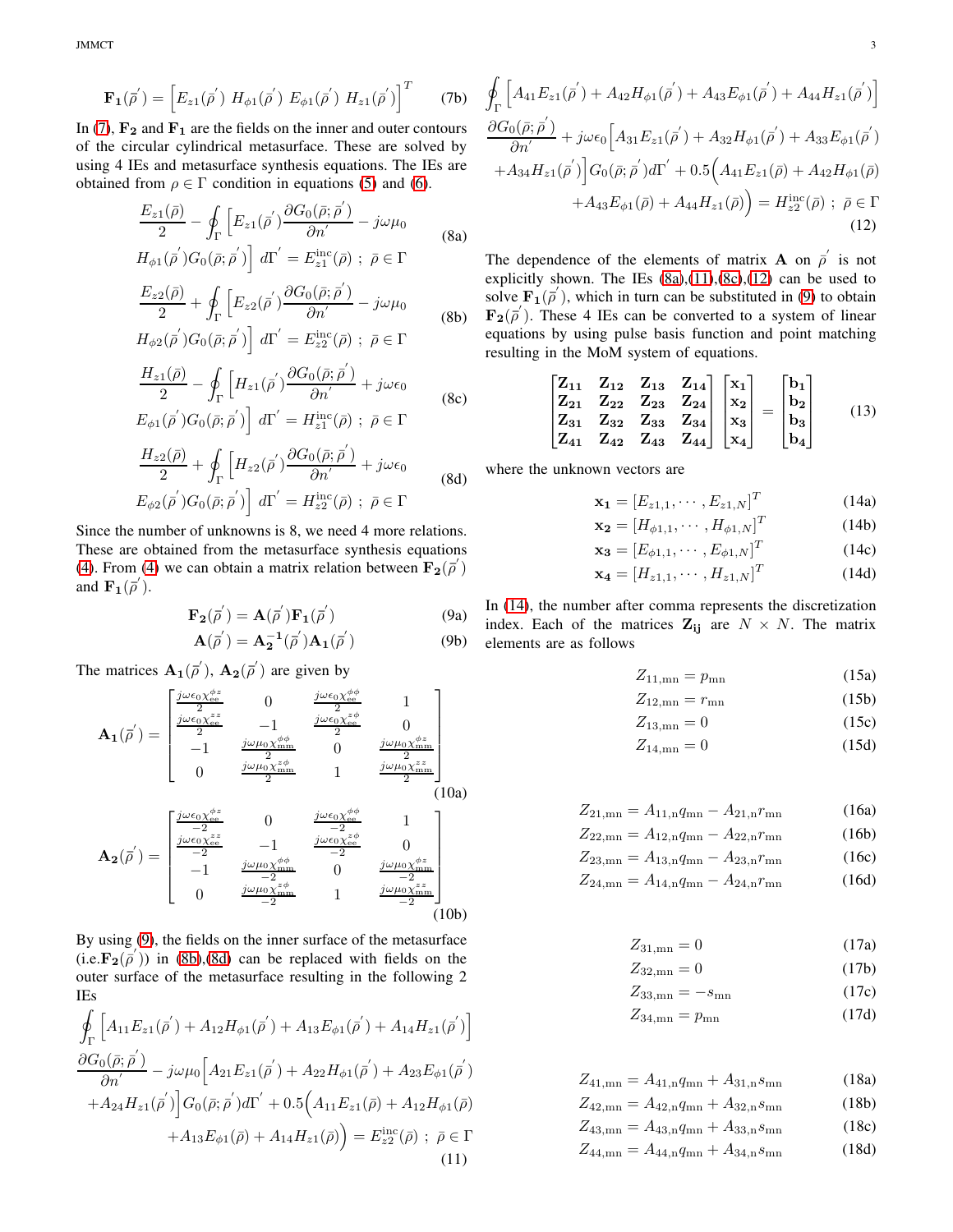The coefficients  $p_{mn}, q_{mn}, r_{mn}, s_{mn}$  are calculated by

$$
p_{mn} = \frac{1}{2}\delta_{mn} - \int_{s_n} \frac{\partial G_0(\bar{\rho}_m; \bar{\rho}')}{\partial n'} d\Gamma'
$$
 (19a)

$$
q_{\rm mn} = \frac{1}{2}\delta_{\rm mn} + \int_{s_n} \frac{\partial G_0(\bar{\rho}_m; \bar{\rho})}{\partial n'} d\Gamma' \tag{19b}
$$

$$
r_{mn} = j\omega\mu_0 \int_{s_n} G_0(\bar{\rho}_m; \bar{\rho}') d\Gamma'
$$
 (19c)

$$
s_{\rm mn} = j\omega\epsilon_0 \int_{s_n} G_0(\bar{\rho}_m; \bar{\rho}') d\Gamma'
$$
 (19d)

 $s_n$  denotes the  $n<sup>th</sup>$  discretization segment,  $\bar{\rho}_m$  is the middle point of the  $m<sup>th</sup>$  segment and  $\delta_{mn}$  is the Kronecker delta function. The excitation vector components are given by

$$
b_{1,m} = E_{z1}^{\rm inc}(\bar{\rho}_m) , b_{2,m} = E_{z2}^{\rm inc}(\bar{\rho}_m)
$$
 (20a)

$$
b_{3,m} = H_{z1}^{\rm inc}(\bar{\rho}_m) , b_{4,m} = H_{z2}^{\rm inc}(\bar{\rho}_m)
$$
 (20b)

Once MoM system of equations are solved to obtain  $\mathbf{F}_1(\overline{\rho}')$ ,  $\mathbf{F}_2(\bar{\rho}')$  are obtained by using [\(9a](#page-2-0)).

## V. NUMERICAL VALIDATION

In this section the proposed 2D GSTC-MoM formulation is validated through a case of an anisotropic, gyrotropic circular cylindrical metasurface. For such a metasurface, there are 8 susceptibility components as given in  $(4)$ . To solve for these 8 unknowns (i.e. to synthesize the metasurface), we need two separate field transformations [\[16\]](#page-4-14). We consider the following field transformations: *Transformation 1*: Field generated by an infinite electric line source, i.e.  $\bar{J}_e = \delta(x)\delta(y)\hat{z}$  Am<sup>-2</sup> is transformed to field due to an infinite magnetic line source, i.e.  $\bar{J}_m = \delta(x)\delta(y)\hat{z} \text{ Vm}^{-2}$ . *Transformation* 2: Field generated by an infinite magnetic line source is attenuated by half. For both transformations, the metasurface has to be reflection-less. For transformation 1, the electric and magnetic fields on the inner and outer surface of the metasurface are given by

$$
E_z^{(1)-} = -\frac{\omega\mu_0}{4} H_0^{(2)}(k_0 a) ; H_{\phi}^{(1)-} = -\frac{j k_0}{4} H_1^{(2)}(k_0 a)
$$
  

$$
E_{\phi}^{(1)-} = 0 ; H_z^{(1)-} = 0
$$
 (21a)

$$
E_z^{(1)+} = 0 \; ; \; H_{\phi}^{(1)+} = 0
$$
  

$$
E_{\phi}^{(1)+} = \frac{jk_0}{4} H_1^{(2)}(k_0 a) \; ; \; H_z^{(1)+} = -\frac{\omega \epsilon_0}{4} H_0^{(2)}(k_0 a) \; \quad (21b)
$$

Similary for transformation 2, the fields are given by

$$
E_z^{(2)-} = 0 \; ; \; H_{\phi}^{(2)-} = 0
$$
  

$$
E_{\phi}^{(2)-} = \frac{jk_0}{4} H_1^{(2)}(k_0 a) \; ; \; H_z^{(2)-} = -\frac{\omega \epsilon_0}{4} H_0^{(2)}(k_0 a) \qquad (22a)
$$

$$
E_z^{(2)+} = 0 \; ; \; H_{\phi}^{(2)+} = 0
$$
  

$$
E_{\phi}^{(2)+} = \frac{jk_0}{8} H_1^{(2)}(k_0 a) \; ; \; H_z^{(2)+} = -\frac{\omega \epsilon_0}{8} H_0^{(2)}(k_0 a) \qquad (22b)
$$

In [\(21\)](#page-3-0), [\(22\)](#page-3-1), the superscripts  $+$  and  $-$  denote outer and inner contours respectively, The superscripts (1) and (2) for field components denote transformation 1 and transformation 2.

$$
\begin{bmatrix} \mathbf{Z}\mathbf{E}^{(1)} & \mathbf{0} \\ \mathbf{0} & \mathbf{Z}\mathbf{H}^{(1)} \\ \mathbf{Z}\mathbf{E}^{(2)} & \mathbf{0} \\ \mathbf{0} & \mathbf{Z}\mathbf{H}^{(2)} \end{bmatrix} \begin{bmatrix} \chi_{ee}^{\phi\phi} \\ \chi_{ee}^{\phi\phi} \\ \chi_{ee}^{\chi\phi} \\ \chi_{ee}^{\chi\phi} \\ \chi_{\text{mm}}^{\phi\phi} \\ \chi_{\text{mm}}^{\phi\phi} \\ \chi_{\text{mm}}^{\phi\phi} \\ \chi_{\text{mm}}^{\chi\phi} \end{bmatrix} = \begin{bmatrix} -\Delta H_z^{(1)} \\ \Delta H_{\phi}^{(1)} \\ \Delta E_z^{(1)} \\ -\Delta E_{\phi}^{(2)} \\ \Delta H_{\phi}^{(2)} \\ \Delta E_z^{(2)} \\ -\Delta E_{\phi}^{(2)} \end{bmatrix}
$$
(23)

where 0 is a 2  $\times$  4 zero matrix,  $\mathbf{ZE}^{(i)}$ ,  $\mathbf{ZH}^{(i)}$  are

$$
\mathbf{ZE}^{(i)} = j\omega\epsilon_0 \begin{bmatrix} E_{\phi,\text{av}}^{(i)} & E_{z,\text{av}}^{(i)} & 0 & 0\\ 0 & 0 & E_{\phi,\text{av}}^{(i)} & E_{z,\text{av}}^{(i)} \end{bmatrix} \tag{24}
$$

$$
\mathbf{ZH}^{(i)} = j\omega\mu_0 \begin{bmatrix} H_{\phi,\text{av}}^{(i)} & H_{z,\text{av}}^{(i)} & 0 & 0 \\ 0 & 0 & H_{\phi,\text{av}}^{(i)} & H_{z,\text{av}}^{(i)} \end{bmatrix}
$$
 (25)

The radius of the cylindrical metasurface is  $a = 1.2\lambda$ . The metasurface is excited simultaneously by both electric and magnetic line source located at  $\rho = a$ . This is achieved by setting

$$
b_{1,m} = 0, b_{2,m} = -\frac{\omega \mu_0}{4} H_0^{(2)}(k_0 a)
$$
  

$$
b_{3,m} = 0, b_{4,m} = -\frac{\omega \epsilon_0}{4} H_0^{(2)}(k_0 a)
$$
 (26)

<span id="page-3-1"></span><span id="page-3-0"></span>Therefore the simulation results are expected to be a superposition of both the transformations detailed earlier in this section. The magnitude of the longitudinal fields,  $|E_z(\rho)|$  and  $|H_z(\rho)|$ are plotted in Figs. [1](#page-4-20) and [2,](#page-4-21) respectively. Consider the first transformation, i.e. due to electric line source,  $\bar{J}_e = \delta(x)\delta(y)\hat{z}$ . The metasurface was synthesized to be reflection-less for the field generated by electric line source and to transform the same field into a field due to magnetic line source,  $J_m =$  $\delta(x)\delta(y)\hat{z}$ . The reflection-less property can be observed in Fig. [1,](#page-4-20) where the  $|E_z(\bar{\rho})|$  inside the metasurface (i.e  $\rho/a < 1.2$ ), coincide with  $|E_z(\bar{\rho})|$  due to an infinite electric line source.  $|E_z(\bar{\rho})|$  outside the metasurface is zero due to the fact that electric line source field  $(TM_z : Ez, H_{\phi})$  is converted to magnetic line source fields (TE<sub>z</sub> :  $E_{\phi}$ ,  $H_z$ ). Consider the second transformation, i.e. due to magnetic line source  $J_m =$  $\delta(x)\delta(y)\hat{z}$ . The metasurface was synthesized to be reflectionless for the field generated by magnetic line source and to transform the same field by attenuating it by a factor of 2. The reflection-less property can be observed in Fig. [2,](#page-4-21) where the  $|H_z(\rho)|$  coincide with  $|H_z(\rho)|$  due to an infinite magnetic line source.  $|H_z(\rho)|$  outside the metasurface is sum of the fields due to two transformations. The first transformation results in  $|H_z(\rho)|$  due to  $\bar{J}_m = \delta(x)\delta(y)\hat{z}$  and the second transformation results in  $|H_z(\rho)|$  due to  $J_m = 0.5\delta(x)\delta(y)\hat{z}$ . This can be see in Fig. [2,](#page-4-21) where the field outside the metasurface coincide with field due to  $\bar{J}_m = 1.5\delta(x)\delta(y)\hat{z}$ .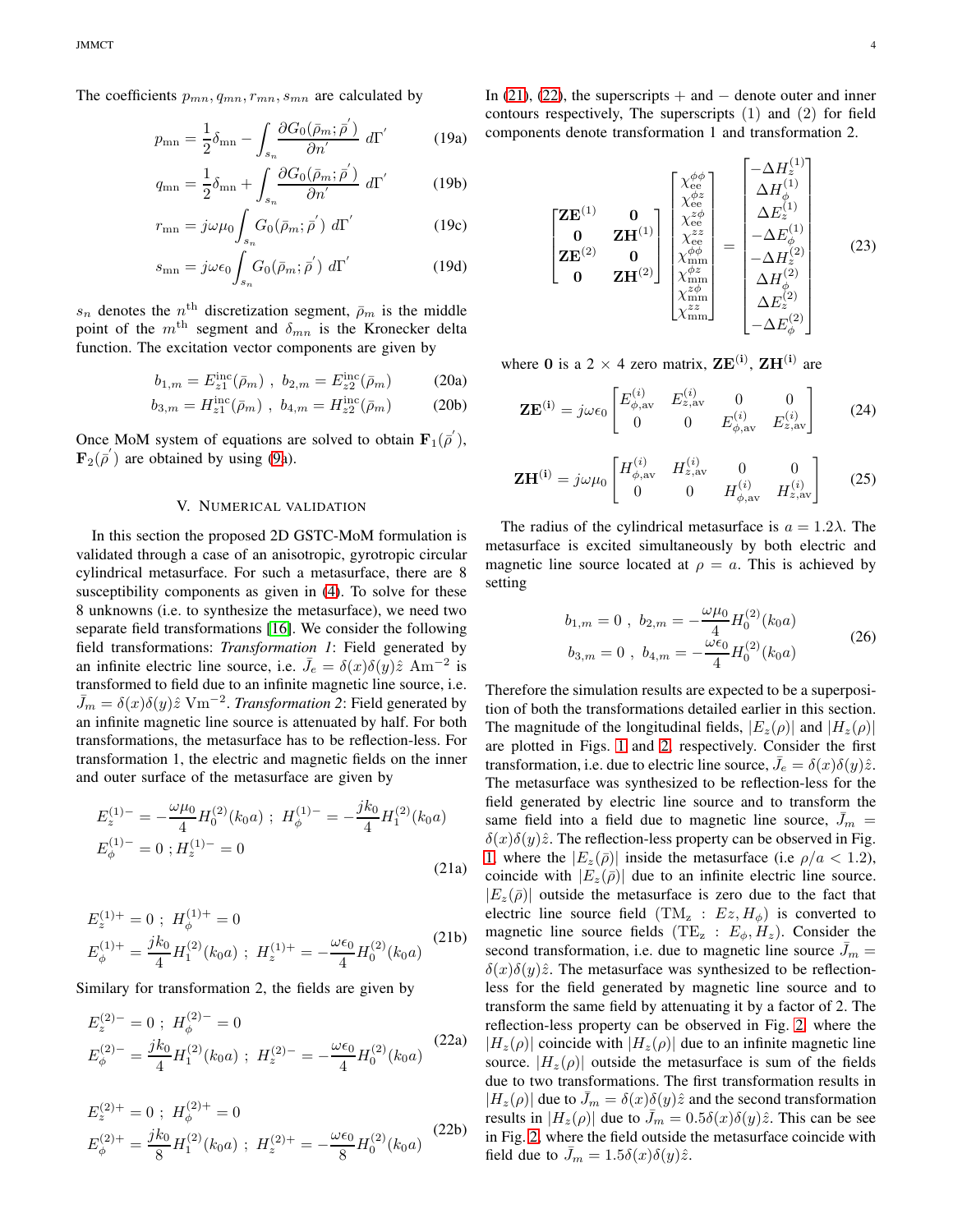

<span id="page-4-20"></span>Fig. 1. Cylindrical metasurface: Magnitude of  $E_z(\rho)$ .



<span id="page-4-21"></span>Fig. 2. Cylindrical metasurface: Magnitude of  $H_z(\rho)$ .

# VI. CONCLUSION

A novel approach based on IE-MoM is provided for fast analysis of circular cylindrical metasurface or circular cylindrical metasurface systems (i.e. layered media separated by cylindrical metasurfaces). The formulation is validated by using an anisotropic, gyrotropic metasurface which can perform two simultaneous field transformations. The formulation can be extended to bianisotropic metasurfaces. In such a case, the matrices  $A_1$  and  $A_1$  will be more involved. This work also shows the application of bianisotropic susceptibility-GSTC [\[16\]](#page-4-14) approach to cylindrical metasurfaces. For more practical cylindrical metasurface problems, the  $\hat{\rho}$  component of the fields cannot be neglected. The GSTC-MoM can be extended to 3D spherical metasurfaces. Future work would include the solution to these two problems, both of which rely on the fundamental principle outlined in this work.

#### ACKNOWLEDGMENT

The first author would like to thank Prof. Jianming Jin of University of Illinois at Urbana-Champaign for his assistance.

#### **REFERENCES**

- <span id="page-4-0"></span>[1] C. L. Holloway, E. F. Kuester, J. A. Gordon, J. O. Hara, J. Booth, and D. R. Smith, "An overview of the theory and applications of metasurfaces: The two-dimensional equivalents of metamaterials," *IEEE Antennas Propag. Mag.*, vol. 54, no. 2, pp. 10–35, Apr 2012.
- <span id="page-4-1"></span>[2] L. Solymar and E. Shamonina, *Waves in Metamaterials*. Oxford University Press, 2014.
- <span id="page-4-2"></span>[3] B. A. Munk, *Frequency Selective Surfaces: Theory and Design*. Wiley, 2000.
- <span id="page-4-3"></span>[4] C. Pfeiffer and A. Grbic, "Bianisotropic metasurfaces for optimal polarization control: Analysis and synthesis," *Phys. Rev. Applied*, vol. 2, no. 044011, Oct 2014.
- <span id="page-4-4"></span>[5] C. L. Holloway, E. F. Kuester, and D. Novotny, "Waveguides composed of metafilms/metasurfaces: The two-dimensional equivalent of metamaterials," *IEEE Antennas Wireless Propag. Lett.*, vol. 8, pp. 525–529, 2009.
- <span id="page-4-5"></span>[6] K. Achouri and C. Caloz, "Metasurface solar sail," in *2017 IEEE International Symposium on Antennas and Propagation USNC/URSI National Radio Science Meeting*, July 2017, pp. 1057–1058.
- <span id="page-4-6"></span>[7] N. Yu, P. Genevet, M. A. Kats, F. Aieta, J.-P. Tetienne, F. Capasso, and Z. Gaburro, "Light propagation with phase discontinuities: Generalized laws of reflection and refraction," *Science*, vol. 334, no. 6054, pp. 333– 337, Oct 2011.
- <span id="page-4-7"></span>[8] A. K. Azad, W. J. M. Kort-Kamp, M. Sykora, N. R. Weisse-Bernstein, T. S. Luk, A. J. Taylor, D. A. R. Dalvit, and H.-T. Chen, "Metasurface broadband solar absorber," *Scientific Reports*, vol. 6, no. 20347, Feb 2016.
- <span id="page-4-8"></span>[9] N. Yu and F. Capasso, "Flat optics with designer metasurfaces," *Nature Materials*, vol. 13, pp. 139–150, Jan 2014.
- <span id="page-4-9"></span>[10] L. Chen, K. Achouri, E. Kallos, and C. Caloz, "Simultaneous enhancement of light extraction and spontaneous emission using a partially reflecting metasurface cavity," Phys. Rev. using a partially reflecting metasurface cavity," *A*, vol. 95, p. 053808, May 2017. [Online]. Available: <https://link.aps.org/doi/10.1103/PhysRevA.95.053808>
- <span id="page-4-10"></span>[11] S. Taravati, B. A. Khan, S. Gupta, K. Achouri, and C. Caloz, "Nonreciprocal nongyrotropic magnetless metasurface," *arXiv:1608.07324*, Aug 2016.
- <span id="page-4-11"></span>[12] K. Achouri and C. Caloz, "Recent developments in metasurface design and applications," in *2017 XXXIInd General Assembly and Scientific Symposium of the International Union of Radio Science (URSI GASS)*, Aug 2017, pp. 1–4.
- [13] H. T. Chen, A. J. Taylor, and N. Yu, "A review of metasurfaces: physics and applications," *Reports on Progress in Physics*, vol. 79, no. 7, p. 076401, 2016.
- <span id="page-4-12"></span>[14] S. B. Glybovski, S. A. Tretyakov, P. A. Belov, Y. S. Kivshar, and C. R. Simovski, "Metasurfaces: From microwaves to visible," *Physics Reports*, vol. 634, pp. 1 – 72, 2016, metasurfaces: From microwaves to visible. [Online]. Available: <https://www.sciencedirect.com/science/article/pii/S0370157316300618>
- <span id="page-4-13"></span>[15] M. Idemen, *Discontinuities in the Electromagnetic Field*, 1st ed. John Wiley & Sons, 2011.
- <span id="page-4-14"></span>[16] K. Achouri, M. A. Salem, and C. Caloz, "General metasurface synthesis based on susceptibility tensors," *IEEE Trans. Antennas Propagat.*, vol. 63, no. 7, pp. 2977–2991, 2015.
- <span id="page-4-15"></span>[17] Y. Vahabzadeh, K. Achouri, and C. Caloz, "Simulation of metasurfaces in finite difference techniques," *IEEE Transactions on Antennas and Propagation*, vol. 64, no. 11, pp. 4753–4759, Nov 2016.
- <span id="page-4-16"></span>[18] Y. Vahabzadeh, N. Chamanara, and C. Caloz, "Generalized sheet transition condition fdtd simulation of metasurface," *IEEE Transactions on Antennas and Propagation*, vol. 66, no. 1, pp. 271–280, Jan 2018.
- <span id="page-4-17"></span>[19] K. Hosseini and Z. Atlasbaf, "Plrc-fdtd modeling of general gstc-based dispersive bianisotropic metasurfaces," *IEEE Transactions on Antennas and Propagation*, vol. 66, no. 1, pp. 262–270, Jan 2018.
- <span id="page-4-18"></span>[20] S. Sandeep, J. M. Jin, and C. Caloz, "Finite-element modeling of metasurfaces with generalized sheet transition conditions," *IEEE Transactions on Antennas and Propagation*, vol. 65, no. 5, pp. 2413–2420, May 2017.
- <span id="page-4-19"></span>[21] N. Chamanara, K. Achouri, and C. Caloz, "Efficient analysis of metasurfaces in terms of spectral-domain gstc integral equations," *IEEE Transactions on Antennas and Propagation*, vol. 65, no. 10, pp. 5340– 5347, Oct 2017.